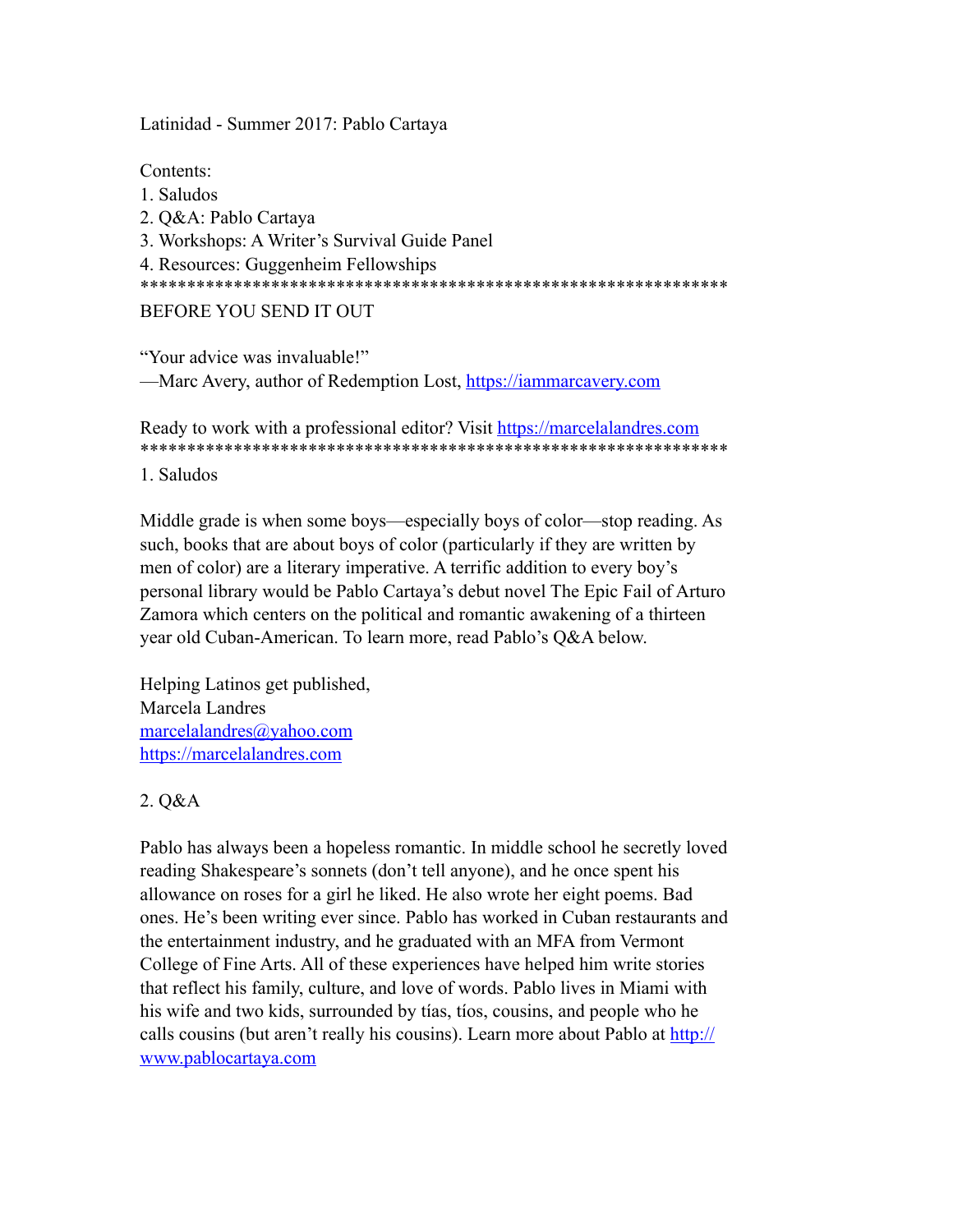Q: What inspired you to write The Epic Fail of Arturo Zamora?

A: I wanted to tell a story that was unique to my own experience and yet had an access point for anyone who can claim family, community, and the pangs of first love. I wanted to take my own cultural experience and build a narrative from it. I ended up writing a scene where a kid named Arturo desperately tries to clean dishes at his family's restaurant while his older cousin yells at him for working too slowly. That's where I started.

Q: Your novel tackles serious subjects such as gentrification and the death of a loved one, yet retains a lovely sense of humor. Was this intentional or is juxtaposing shadow and light part of your sensibility?

A: Thank you! I find the combination of humor and heart brings a uniquely human quality to stories. I like to explore the way people can inhabit both of these spaces. There is shadow and light in all of us. I choose to write with an eye towards these elemental truths.

Q: Poetry plays an important role in Arturo's story. How has reading and/or writing poetry influenced your fiction?

A: Robert Frost said, "Poetry is when an emotion has found its thought and the thought has found its words." I find great inspiration in poetry. From my great-grandfather who was a poet and a physician in Cuba to the work of contemporary poets like Richard Blanco whose work strikes a chord with my cultural identity. Currently, I'm reading "Shoulda Been Jimi Savannah" by Patricia Smith. She has an amazing voice. Poetry is one of my great loves.

Q: Arturo writes his first poem in the wake of his beloved abuelita's death. When did you begin writing? Did heartbreak or loss play a role in your budding consciousness as a writer?

A: I began writing from a very early age, but didn't have that "budding consciousness" as a writer until later on. That awakening came when I was working as an actor in Los Angeles. I was told repeatedly that I should change my name because I didn't look Latino enough. I was told I should stop auditioning for Spanish-speaking roles because I was stealing jobs from "real" Latinos. It started to wear me down. I struggled with my identity for a long time. I was very connected to my Cuban heritage yet I felt outside of it in some ways. How could I claim an identity that was repeatedly denied? After many years, I finally did something about it—I wrote my unique experience into the story.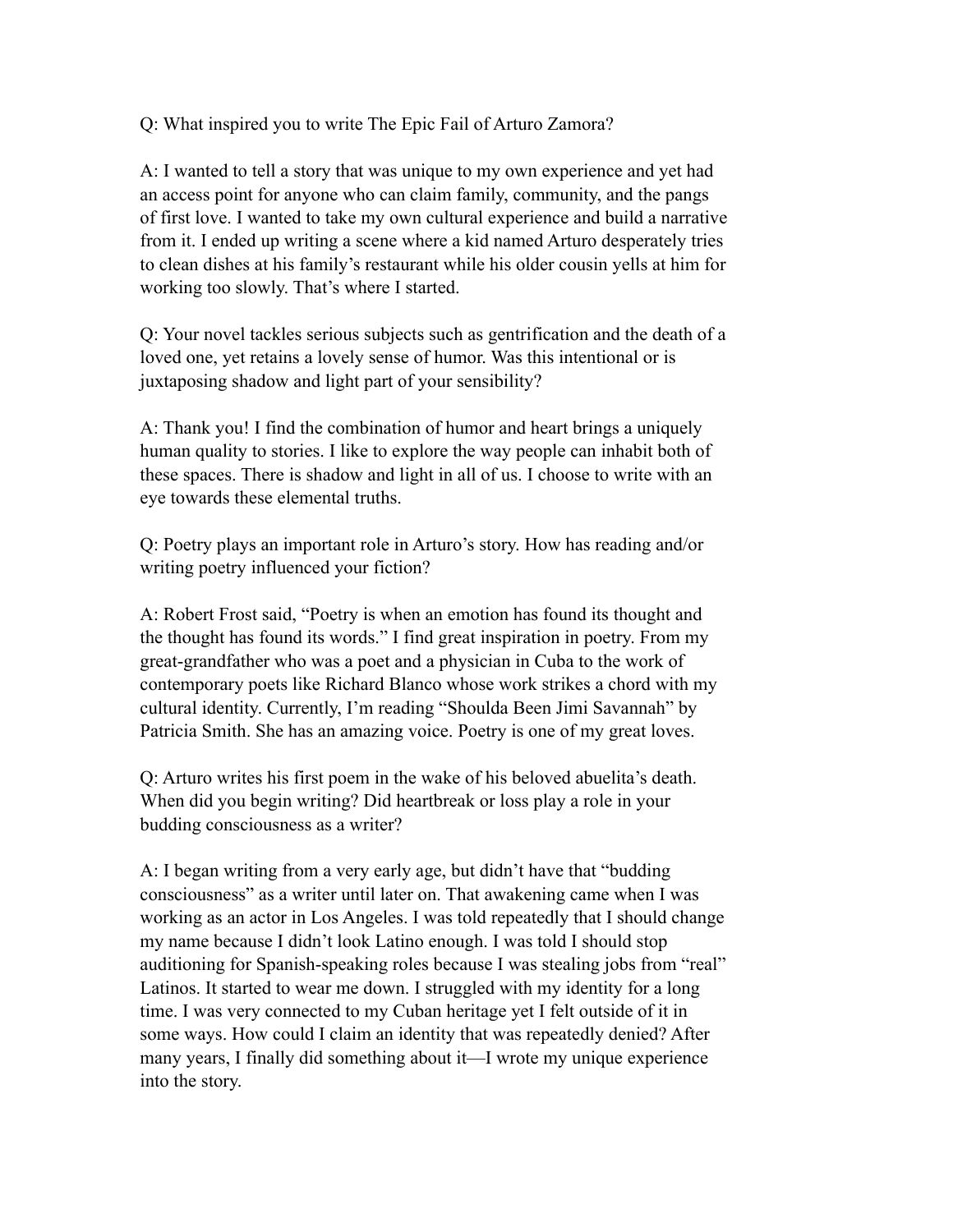Q: You've had some pretty cool jobs, most notably as Ricky Martin's body double, appearing on Will & Grace, and being a catering chef. Has this experience proven helpful in writing and/or publishing your work?

A: Debra Messing gave me great advice once. She said an artist should have varied experiences. She said go to college. Study something interesting. All of it will make you a better artist. She was right. I have many experiences that are uniquely mine and serve my stories.

Q: I love that you include recipes at the end of the novel! What prompted you to do so?

A: Because I was hungry and wanted to cook something! Seriously, though, I love food and its capacity to speak a language that is universal. I recently got a note from a mother who read the novel and decided to cook the fricasé de pollo recipe at the back of the book. She told me it was the first time she'd cooked something like that and her daughters, husband, and even her mother participated in preparing the meal. It doesn't get much better than that.

Q: Who is your agent and how did you meet him/her? If you don't have an agent, how did you come to be published by Viking?

A: My agent is Jess Regel at Foundry Literary + Media. She's the greatest. So is Viking  $\odot$ . I always tell writers looking to get an agent or get published to start with the most important thing—focus on the writing. Everything else will follow.

Q: What advice do you have for writers—particularly Latinos—who aspire to be published?

A: Publishing needs Latin(x) creative minds! Not just writers, but editors, publicists, agents, marketers, publishers, and so on. There is a fantastic organization called  $Latin(x)$  in Publishing that creates community and is a resource for folks who are interested in publishing ([http://](http://latinxinpublishing.tumblr.com) [latinxinpublishing.tumblr.com](http://latinxinpublishing.tumblr.com)). Join groups, find mentors, go to readings, get connected! And to my writer gente out there: write yourselves into the narrative. Don't be afraid to fail, to rise, or to be heard.

Q: Do you have upcoming projects that my readers should have on their radar?

A: Yes! My next middle grade novel, "Marcus Vega Doesn't Speak Spanish," is out Summer 2018 (also published by Viking). It's the story of a boy's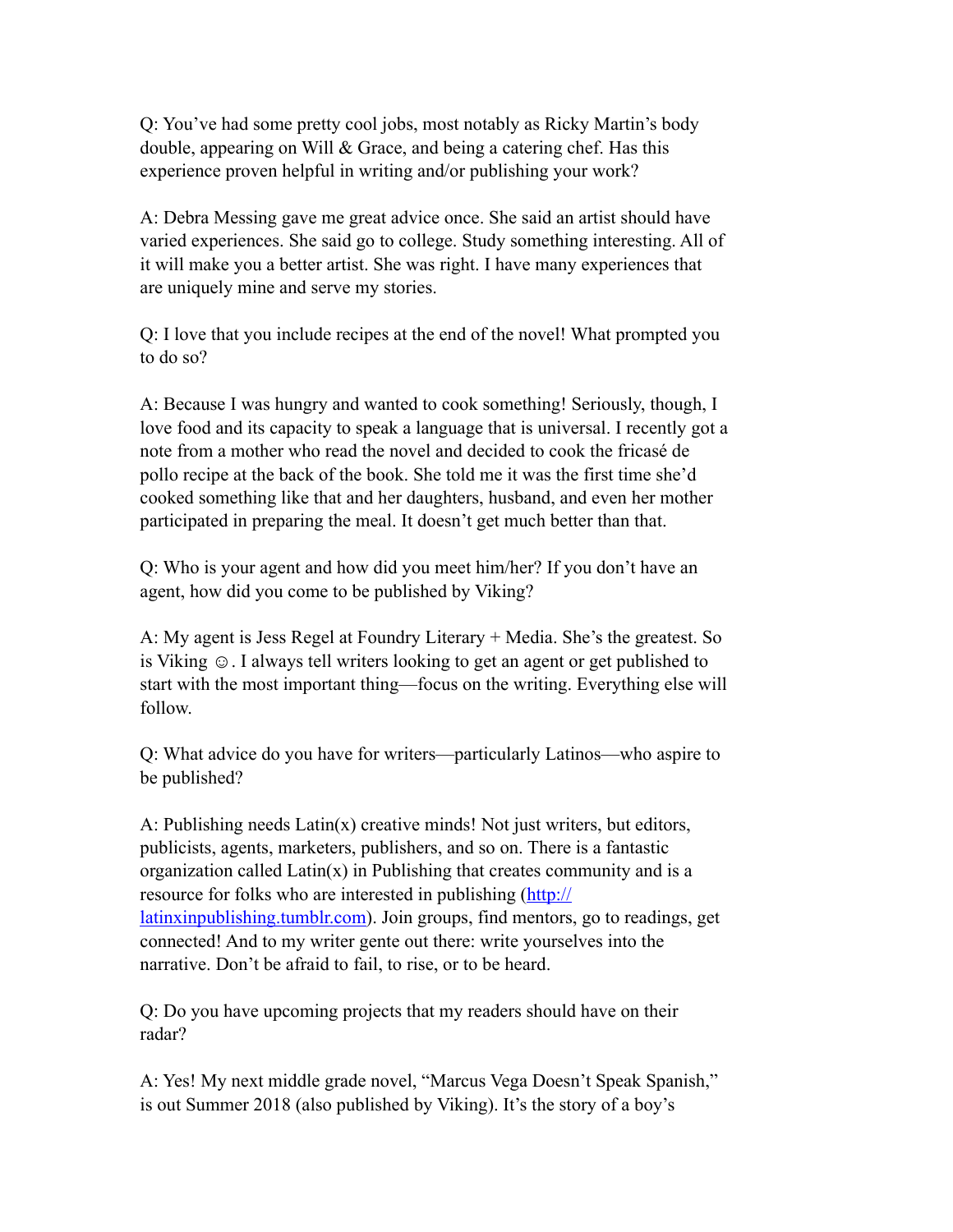journey to Puerto Rico to find his estranged father. In the process, he discovers pride in himself, his family, and his cultural identity.

3. Workshops

Slice Literary Writers' Conference

WHAT: A Writer's Survival Guide Panel

At a past Slice conference Francine Prose explained how she balanced writing with motherhood: from the time her sons boarded the school bus to the time they returned, she wrote. Junot Díaz told the Wall Street Journal that he sometimes writes sitting on the edge of the tub: "My ex would always know I was going to write because I would grab a notebook and run into the bathroom." Balancing writing with the rest of life is often so overwhelming, it can seem that those who succeed know a secret the rest of us missed. Whether we are parents, students, employees, or just plain procrastinators (or a combination of these roles), it's often a constant struggle to find the time and the right place to write. So, how does the writing ever get done? A group of authors reveals how they manage to block out time for their work without compromising other life essentials. Glean tips on how to find time in overcrowded schedules and how to optimize productivity when you do steal those precious moments for your work.

WHEN: Sunday, September 10, 4:30 p.m. - 5:40 p.m.

WHERE: St. Francis College, 180 Remsen Street, Brooklyn, NY

WHO:

Rumaan Alam, Author, Rich and Pretty Michele Filgate, Writer, Book Critic Lisa Ko, Author, The Leavers Marcela Landres, Editorial Consultant Courtney Maum, Author, Touch

REGISTER: Visit<https://slicelitcon.org>

List of upcoming workshops: <https://marcelalandres.com>

4. Resources \*\*\*\*\*\*\*\*\*\*\*\*\*\*\*\*\*\*\*\*\*\*\*\*\*\*\*\*\*\*\*\*\*\*\*\*\*\*\*\*\*\*\*\*\*\*\*\*\*\*\*\*\*\*\*\*\*\*\*\*\*\*\* HOW EDITORS THINK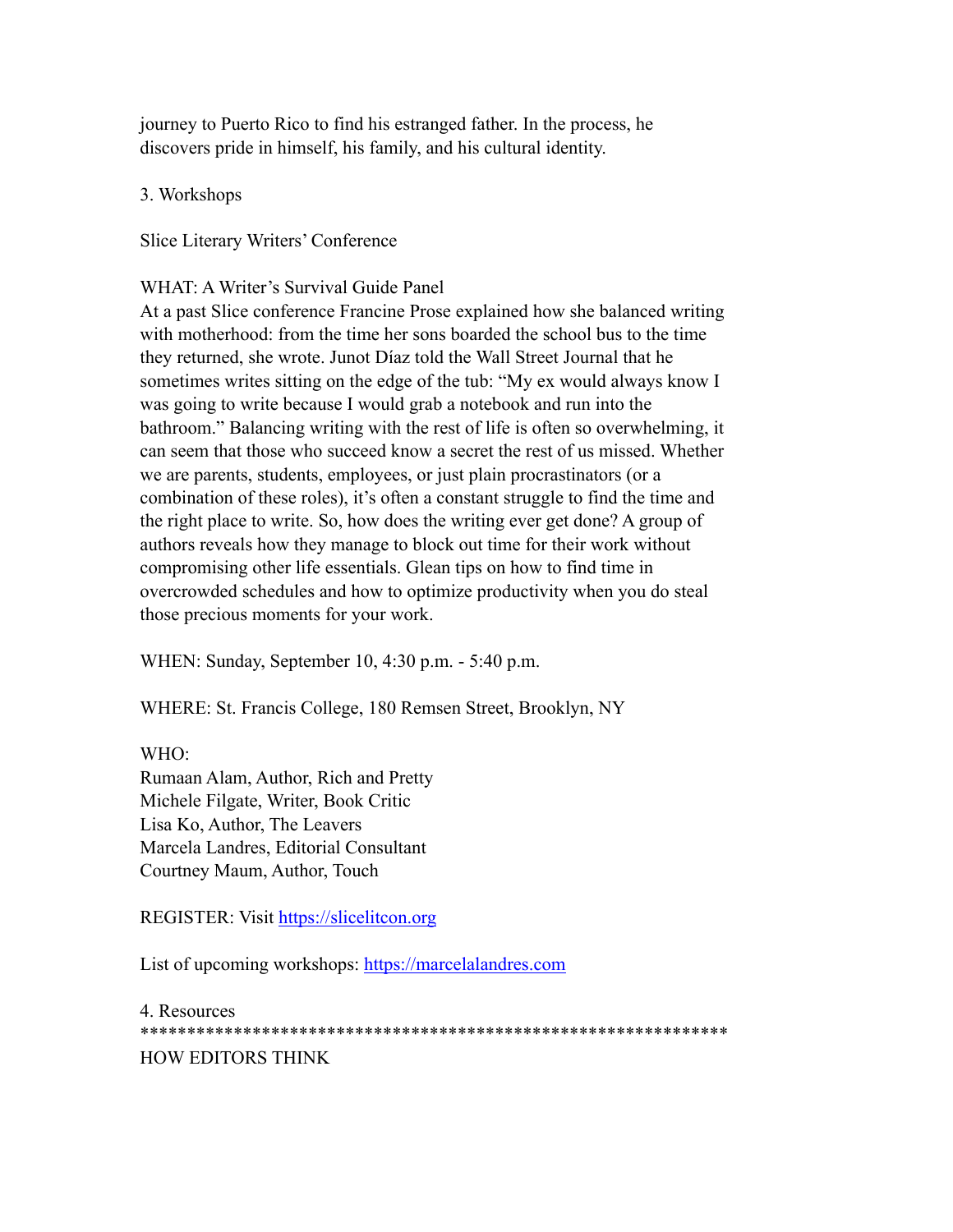"I read How Editors Think in one sitting and was engaged from beginning to end. It is well written, highly informative, and humorous—I found myself laughing out-loud in a few spots! Thanks for sharing the secrets of the trade." —Mayra Lazara Dole, author of Down to the Bone

Inspired by my experience as a former Simon & Schuster editor, How Editors Think: The Real Reason They Rejected You reveals what it really takes to get published. For more information, visit: <https://marcelalandres.com> \*\*\*\*\*\*\*\*\*\*\*\*\*\*\*\*\*\*\*\*\*\*\*\*\*\*\*\*\*\*\*\*\*\*\*\*\*\*\*\*\*\*\*\*\*\*\*\*\*\*\*\*\*\*\*\*\*\*\*\*\*\*\*

#### FAIRY TALE AWARD

Deadline: July 15

Two prizes of \$1000 each and publication in Fairy Tale Review will be given for a group of poems and a work of prose influenced by fairy tales. For more information, visit<http://fairytalereview.com/> \*\*\*\*\*

AWP'S MENTORSHIP PROGRAM

Deadline: August 1-12

The Association of Writers & Writing Programs (AWP) mentorship program matches emerging writers and published authors for a three-month series on topics such as craft, revision, publishing, and the writing life. Those who have never been associated with an MFA program and those writing from a perspective typically underrepresented in the literary world are particularly encouraged to apply. There is no charge to apply, and there is no fee for this program. For more information, visit [https://www.awpwriter.org/](https://www.awpwriter.org/community_calendar/mentorship_program_overview) [community\\_calendar/mentorship\\_program\\_overview](https://www.awpwriter.org/community_calendar/mentorship_program_overview) \*\*\*\*\*

#### COLORADO REVIEW

Reading Period: August 1-April 30 for fiction and poetry (nonfiction is read year-round)

The Colorado Review is interested in fresh writing that displays sophistication in both form and content. They pay more competitively than many other literary journals. For more information, visit [http://](http://coloradoreview.colostate.edu/colorado-review/submit/)

[coloradoreview.colostate.edu/colorado-review/submit/](http://coloradoreview.colostate.edu/colorado-review/submit/) \*\*\*\*\*

#### THE GEORGIA REVIEW

Reading Period: August 16-May 14

The Georgia Review, one of the most highly respected literary journals in the U.S., features essays, fiction, poetry, graphics, and book reviews. They publish work by experienced and new writers alike. For more information, visit <https://thegeorgiareview.com> \*\*\*\*\*

SARABANDE ESSAY CONTEST Submission Period: September 1-30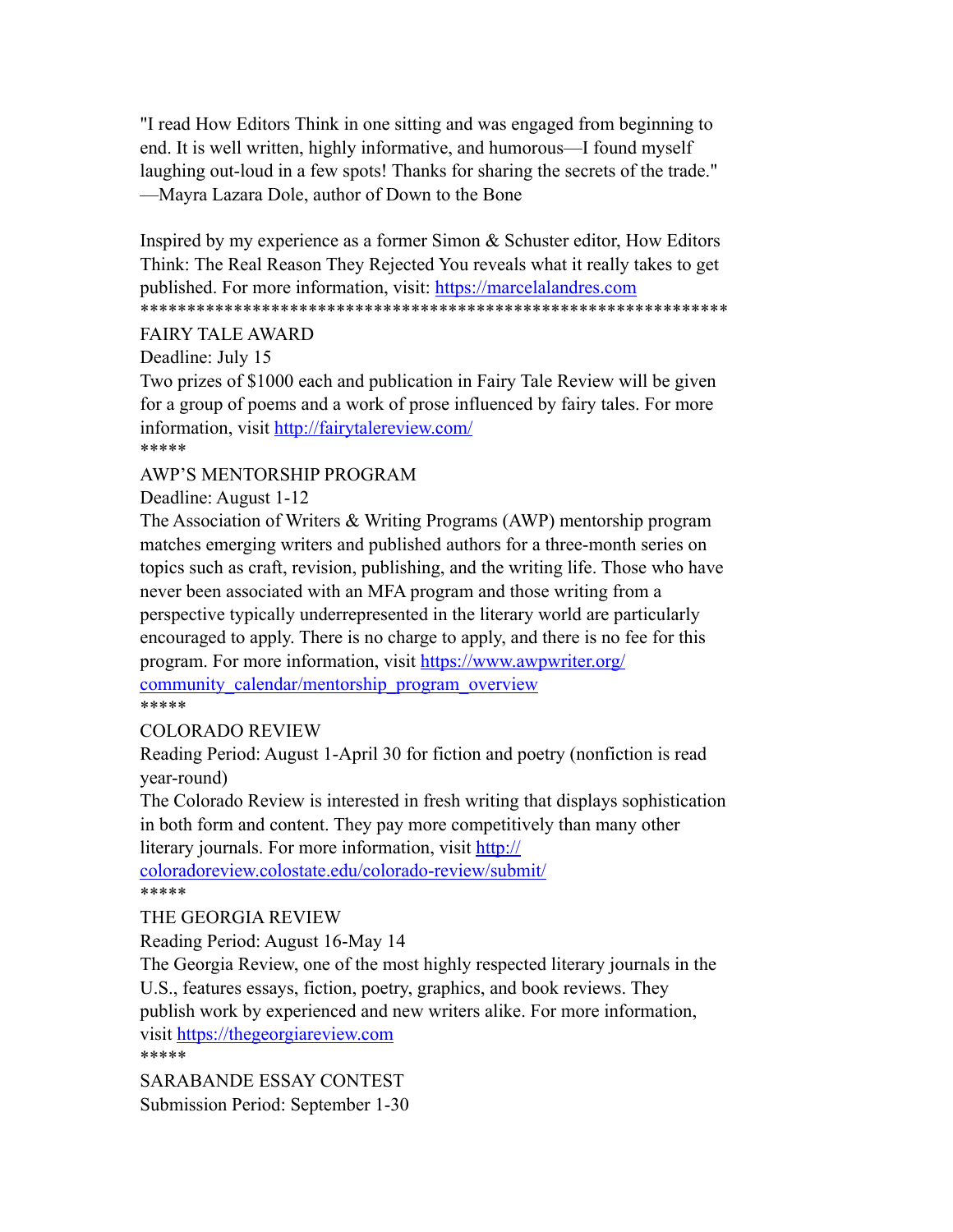Sarabande Books authors and titles have won or been short-listed for, among many others, the Pulitzer Prize, National Book Critics Circle Award, and several PEN/American honors. They seek essay collections between 150-250 pages in length. For more information, visit [http://www.sarabandebooks.org/](http://www.sarabandebooks.org/open-essay) [open-essay](http://www.sarabandebooks.org/open-essay)

\*\*\*\*\*

## LOW RESIDENCY MFA MINORITY SCHOLARSHIP

#### Deadline: September 1

The MFA Program for Writers at Warren Wilson College, the first and most distinguished low residency program for poets and fiction writers, has always been a place exceptionally diverse in gender, age, occupation, academic background, and aesthetic views. The Holden Minority Scholarship provides full tuition and residency fees for a student of color for all four semesters. For more information, visit [http://www.wwcmfa.org/friends-of-writers/friends-of](http://www.wwcmfa.org/friends-of-writers/friends-of-writers-scholarships/holden-scholarship/)[writers-scholarships/holden-scholarship/](http://www.wwcmfa.org/friends-of-writers/friends-of-writers-scholarships/holden-scholarship/)

\*\*\*\*\*

#### TRANSLATION PRIZE

Deadline: September 8

Gulf Coast Journal offers \$1000 and publication for a work of prose translated into English. All entries will be considered for paid publication on their website as Online Exclusives. For more information, visit [http://](http://gulfcoastmag.org)

[gulfcoastmag.org](http://gulfcoastmag.org)

\*\*\*\*\*

#### GUGGENHEIM FELLOWSHIPS

Deadline: September 19

The John Simon Guggenheim Memorial Foundation offers fellowships to poets, fiction writers, and creative nonfiction writers. For more information, visit <http://www.gf.org>

\*\*\*\*\*

#### LITMAG SEEKS LONG POEMS/NOVELLAS/ESSAYS

The Seattle Review only publishes long poems, novellas, and essays. They seek exceptional, risk-taking, intellectual and imaginative work. For more information, visit<http://depts.washington.edu/seaview/> \*\*\*\*\*

#### JUST PUBLISHED: THE BEIGING OF AMERICA

The Beiging of America: Personal Narratives about Being Mixed Race in the 21st Century, takes on race and considers them through the firsthand accounts of mixed race people in the United States. Edited by mixed race scholars Cathy J. Schlund-Vials, Sean Frederick Forbes, and Tara Betts, this collection consists of poets, writers, teachers, professors, artists, and activists whose essays articulate the complexities of interracial life. For more information, visit <http://2leafpress.org> \*\*\*\*\*